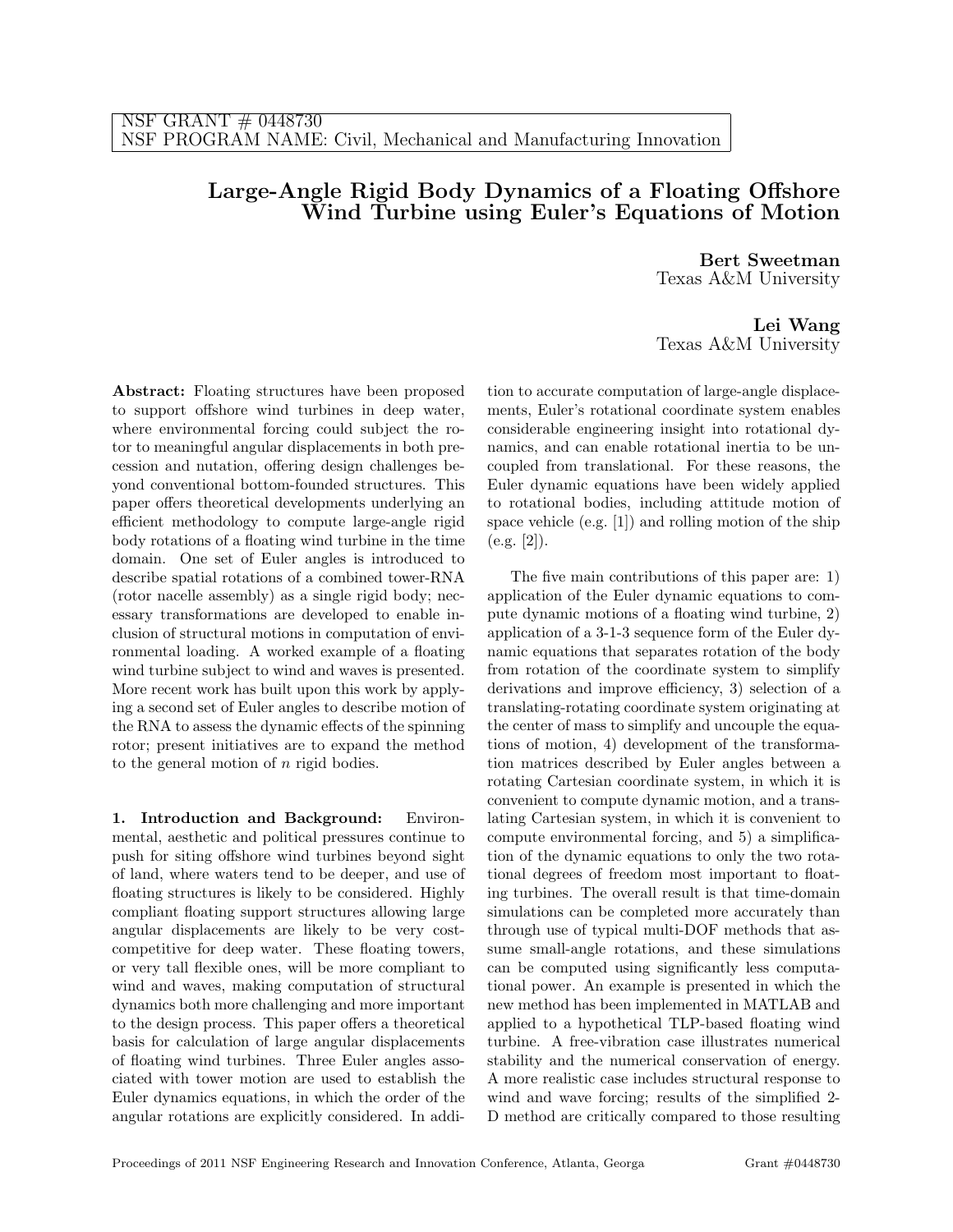from solution of the complete 3-DOF system.

Perhaps the most significant existing computational tool for simulating the dynamic behavior of floating offshore wind turbines is the NREL FAST computer program [3]. FAST is a comprehensive aero-elastic simulator for which recent developments enable hydrodynamic transfer functions computed using an existing code (WAMIT) [4] to be applied with irregular seas to predict overall floating wind turbine response. The work presented here is fundamentally different from the core of the NREL FAST model. FAST solves the dynamic equations of motion in a conventional way in which the order of the angles of rotation is not considered. This method results in a non-orthonormal transformation matrix between Cartesian coordinate systems, which is made mathematically orthonormal by the Frobenius norm. The Frobenius norm enables FAST to have reasonable accuracy for angular motions up to around 20 degrees [5]. The new methodology presented here enables solution of the non-linear rotational equations of motion for large-amplitude motion of a rigid body. No mathematical correction is needed because sequenced Euler angles are used directly throughout development and solution of the equations of motion.

In other work relevant to floating wind turbines, Nielsen et al. (2006) [6] applied experimental and numerical simulation to investigate pitch and surge responses of a spar-type floating offshore wind turbine subject to both wind and wave forcing in the frequency domain. The kinematic model of the turbine included the effect of gyro moments associated with precession and nutation, but the underlying theory is applicable to only small-angles. Shim et al. (2006) [7] developed a numerical time-domain model for fully coupled dynamic analysis of a floating wind turbine. FAST was used to demonstrate the nonlinearity of both structural motions and external forcing, including the blade-rotor dynamics, mooring dynamics, and platform motion. Small angle theory was also applied in that work.

The work presented here differs from prior work in that here the complete rotational dynamics problem is developed and solved in terms of Euler angles, explicitly considering the order of angular rotations. The first critical step in rigorous treatment of the dynamic system is development of optimal coordinate systems.

2. Coordinate Systems: Coordinate systems  $(X, Y, Z)$  and  $(x, y, z)$  both originate at the center of mass of the moving body (Fig. 1). The  $(X, Y, Z)$  system is non-rotating, while  $(x, y, z)$  rotates with the

z-axis remaining fixed at the centerline of the moving tower. Angular differences between these coordinate systems define a set of independent Euler angles,  $(\theta_1, \theta_2, \eta)$ . The angle  $\theta_1$  lies between the vertical Z, and the tower centerline, z, with positive rotations right-handed about the positive x-axis. Angle  $\theta_2$  lies between Y and  $y_p$  with positive right-handed along positive  $Z$ ;  $y_p$  is the projection of y on the horizontal  $X-Y$  plane, and opposite to the projection of z onto X-Y. The first two Euler angles,  $\theta_1$ and  $\theta_2$ , fully define the location of the  $(x, y, z)$  coordinate system. The third Euler angle,  $\eta$ , describes a rotation about the moving z-axis, with positive rotations being right-handed about positive z. This third Euler angle is mathematically defined, and does not describe a measurable position of the moving tower. Euler velocity,  $\dot{\eta}$ , is necessary to describe the absolute velocity of the tower, and  $\ddot{\eta}$  enables the sum of the accelerations around the z-axis to sum to the total acceleration of the body in space (Eqn. (11), later). A fourth angle,  $\theta_3$ , describes physical rotation of the tower about its own centerline;  $\theta_3$  is a function of the three Euler angles, but is not an Euler angle itself.

For large angular displacements in space, the order in which the angles of rotation are applied is important; there are twelve possible Euler angles sequences. Here, a 3-1-3 sequence is used to describe the position of the rotating tower (e.g., [8]). The three rotational axes are  $x, y$  and  $z$ , so a 3-1-3 sequence indicates the Euler sequence is  $z-x-z$ , or in detail: 1) first, rotate the upright tower about the z-axis (then coincident with Z) through an angle  $\theta_2$ measured in the horizontal plane  $XOY$ ; 2) next, rotate the resultant tower about the resulting  $x$ -axis through an angle  $\theta_1$  measured in the vertical plane  $ZOy_p$ , and 3) finally, rotate the tower about the new z-axis (not coincident with Z for non-zero  $\theta_1$ ) through the third Euler angle,  $\eta$ . The Euler equations of motion are derived and solved in terms of  $\theta_2$ ,  $\theta_1$ , and  $\eta$  in the 3-1-3 sequence. This combination enables considerable simplification in the derivation of Euler's kinematic equations, which in turn results in dramatically simpler equations of motion, and improved numerical efficiency.

3. Precession and Nutation: The rotor nacelle assembly (RNA) is rigidly mounted to the tower in this single-body problem. However, it is necessary to describe the motion of the RNA because the wind force is a function of precession angle,  $\phi$ , and nutation angle,  $\theta$ . Precession describes the horizontal orientation of the RNA, and is the angle between the Y- and  $B_p$ -axes, positive around the positive Z-axis;  $B_p$  is the projection of spin axis,  $B$ , on the horizon-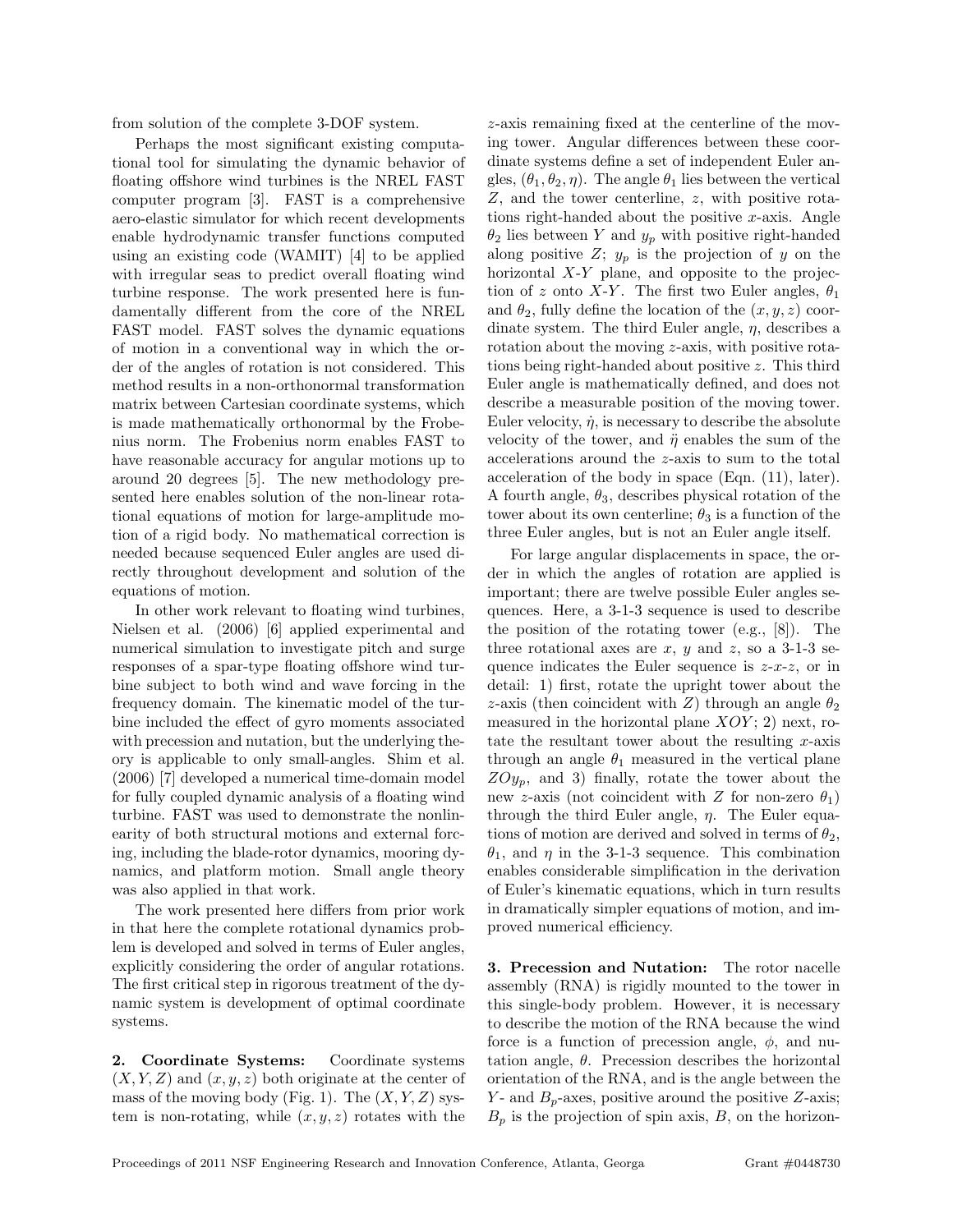

Figure 1: Coordinate systems  $(X, Y, Z)$  and  $(x, y, z)$ 

tal plane. Precession is generally a function of both nacelle yaw and tower motion, but for wind force calculations, tower motion effects on  $\phi$  can reasonably be neglected.

Nutation describes the orientation of the RNA from horizontal. Nutation angle,  $\theta$ , is measured from the Z-axis to the B-axis, with  $\theta = -\pi/2$  defining a horizontal B-axis. The angle  $\alpha$  is the difference between the  $y_p$ -axis and  $B_p$ , the projection of the spin axis onto the horizontal:  $\alpha = \phi - \theta_2$ , with positive in the same direction as  $\phi$ . The combination of angles  $\phi$  and  $\theta$  indicates the difference between the wind direction and the orientation of the moving spin axis.

Trigonometric expressions for the nutation angle can be obtained by geometrical insight (Fig. 2). Perspective is improved by temporarily rotating the  $(x, y, z)$  coordinate system such that the x-axis is vertical. Clarity of perspective is improved by showing both  $\theta_1$  and  $\alpha$  with negative values, which has no influence on the geometrical derivation. Also, the Baxis is translated to  $OB$ . Here, x-, B- and y-axes are coplanar.  $OB_p$  is the intersection line between the planes  $xOy_p$  and  $ZOB$ . An additional plane abc is constructed parallel to the plane  $yOz$ . Thus, the line ab is parallel to the  $Z$ -axis, ac parallel to the y-axis, and bc parallel to the  $y_p$ -axis, which implies  $Ob \perp ab$ ,  $bc \perp ab$ ,  $Oc \perp bc$  and  $\angle acb = \theta_1$ .



Figure 2: Rotated  $(x, y, z)$  coordinate system for derivation of nutation angle,  $\theta$ 

The angle  $\lambda$  is defined as the difference between the  $B_p$ - and B-axes in Fig. 2. Setting  $Oa = 1$  in the right triangle abO results in  $Ob = \cos \lambda$ ,  $ab = \sin \lambda$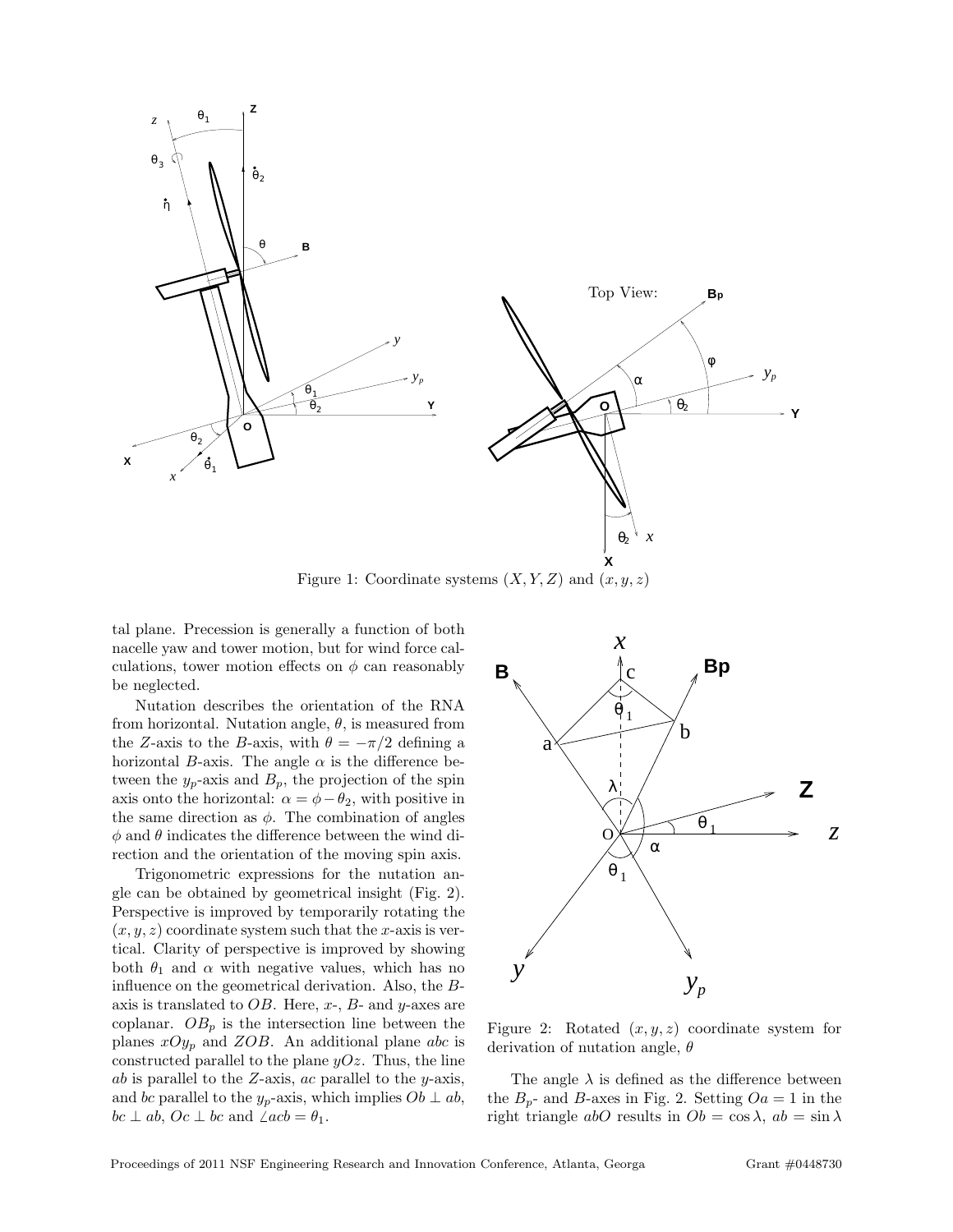and thus in the right triangle abc,  $bc = \sin \lambda / \tan \theta_1$ . Then in the right triangle  $Ocb$ ,  $\sin(\frac{\pi}{2} - \alpha) = bc/Ob$ , such that  $\lambda = \arctan(\tan \theta_1 \cos \alpha)$ :

$$
\theta = -\frac{\pi}{2} + \lambda \tag{1}
$$

$$
\theta = -\frac{\pi}{2} + \arctan(\tan \theta_1 \cos \alpha) \tag{2}
$$

4. Rotational Motion of the Combined Tower and RNA: Beginning at first principles, the sum of the moments resulting from externally applied forces about the center of mass of a body in a translatingrotating system,  $(x, y, z)$ , equals the change of the momentum within the coordinate system plus that associated with the movement of the coordinate system (e.g. [8]):

$$
\sum \vec{M} = \vec{H}_O = (\vec{H}_O)_{xyz} + \vec{\Omega} \times \vec{H}_O \qquad (3)
$$

Vector  $\vec{\Omega}$  describes the angular velocity of  $(x, y, z)$ with respect to  $(X, Y, Z)$ . The x-, y- and z-axes are chosen as the principal axes of the body, so the products of inertia in  $H<sub>O</sub>$  disappear, and locating the coordinate system at the center of mass decouples the rotational and translational degrees of freedom. For this work, this decoupling enables solution of the rotational degrees of freedom without regard for the translational; alternatively, it would also be straightforward to include these independent translational DOF's if needed. Following e.g. Hibbeler [8], Eqn. (3) expands to three scalar equations:

$$
\sum M_x = I_x \dot{\omega}_x - I_y \omega_y \Omega_z + I_z \omega_z \Omega_y \qquad (4)
$$

$$
\sum M_y = I_y \dot{\omega}_y - I_z \omega_z \Omega_x + I_x \omega_x \Omega_z \qquad (5)
$$

$$
\sum M_z = I_z \dot{\omega}_z - I_x \omega_x \Omega_y + I_y \omega_y \Omega_x \qquad (6)
$$

where  $\vec{\omega}$  describes the rotation of the tower in space. The more conventional form of Eqns  $(4)$ – $(6)$  has  $\vec{\omega} = \vec{\Omega}$ , such that the coordinate system is fixed to the body. The difference between motion of the  $(x, y, z)$ coordinate system,  $\vec{\Omega}$ , and that of the body,  $\vec{\omega}$ , is the Euler angle  $\eta: \vec{\omega} = \vec{\Omega} + \dot{\eta} \vec{k}$ . The associated Euler kinematic equations are:

$$
\vec{\omega} = \omega_x \vec{i} + \omega_y \vec{j} + \omega_z \vec{k} \tag{7}
$$

= 
$$
\dot{\theta}_1 \vec{i} + (\dot{\theta}_2 \sin \theta_1) \vec{j} + (\dot{\theta}_2 \cos \theta_1 + \dot{\eta}) \vec{k}
$$
 (8)

Continuing to follow e.g. [8], component-wise expressions for  $\omega$ ,  $\dot{\omega}$  and  $\Omega$  are substituted into a component-wise expansion of Eqn. (3). Here, the RNA is treated as a point-mass centered on top of the symmetrical tower such that  $I_x = I_y = I$ . The resulting Euler dynamic equations are:

$$
\sum M_x = I(\ddot{\theta}_1 - \dot{\theta}_2^2 \sin \theta_1 \cos \theta_1) +
$$
  

$$
I_z \dot{\theta}_2 \sin \theta_1 (\dot{\theta}_2 \cos \theta_1 + \dot{\eta})
$$
(9)

$$
\sum M_y = I(\ddot{\theta_2} \sin \theta_1 + 2\dot{\theta_1} \dot{\theta_2} \cos \theta_1) -
$$
  

$$
I_z \dot{\theta}_1 (\dot{\theta}_2 \cos \theta_1 + \dot{\eta})
$$
 (10)

$$
\sum M_z = I_z(\ddot{\eta} + \ddot{\theta}_2 \cos \theta_1 - \dot{\theta}_1 \dot{\theta}_2 \sin \theta_1) \tag{11}
$$

The moments on the left hand side of Eqns.  $(9)$ – $(11)$ are externally applied about the mass center of the body:

$$
\sum M_x = M_{windx} + M_{wavex} - M_{\theta_1} \quad (12)
$$

$$
\sum M_y = M_{windy} + M_{wavey} \tag{13}
$$

$$
\sum M_z = M_{windz} + M_{wavez} - M_{\theta_3} \qquad (14)
$$

where environmental forcing  $M_{wind}$  and  $M_{wave}$  are decomposed to x-, y- and z-directions;  $M_{\theta_1}$  and  $M_{\theta_3}$ represent the restoring moments and are along the positive directions of  $x$ - and  $z$ -axes, respectively. In some applications it may be convenient to express the torsional restoring moment of the vertical mooring system projected onto the z-axis as  $M_{\theta_3} = K_Z \theta_Z \cos \theta_1$ . The twist of the mooring system,  $\theta_Z$ , is obtained by integrating  $\theta_Z$ , which is found by projecting the Euler angular velocities onto the Z-axis:

$$
\dot{\theta}_Z = \dot{\theta}_2 + \dot{\eta}\cos\theta_1\tag{15}
$$

5. Reduction to a 2-DOF System: The absolute angular velocity and acceleration of the tower rotation about the  $z$ -axis are the  $k$ -direction components of Eqn. (8) and its derivative:

$$
\dot{\theta}_3 = \dot{\eta} + \dot{\theta}_2 \cos \theta_1 \tag{16}
$$

$$
\ddot{\theta}_3 = \ddot{\eta} + \ddot{\theta}_2 \cos \theta_1 - \dot{\theta}_1 \dot{\theta}_2 \sin \theta_1 \qquad (17)
$$

Substituting Eqns. (16) and (17) into Eqns.  $(9)$ –(11) results in equations of motion in terms of three physical degrees of freedom  $(\theta_1, \theta_2, \theta_3)$ :

$$
\sum M_x = I(\ddot{\theta}_1 - \dot{\theta}_2^2 \sin \theta_1 \cos \theta_1) + I_z \dot{\theta}_2 \sin \theta_1 \dot{\theta}_3
$$
 (18)

$$
\sum M_y = I(\ddot{\theta_2} \sin \theta_1 +
$$

$$
2\dot{\theta_1}\dot{\theta_2}\cos\theta_1) - I_z\dot{\theta_1}\dot{\theta_3} \tag{19}
$$

$$
\sum M_z = I_z \ddot{\theta}_3 \tag{20}
$$

Solution of these equations as equations of motion is impractical because the variable  $\theta_3$  is not independent of  $\theta_1$  and  $\theta_2$ . However, for some applications,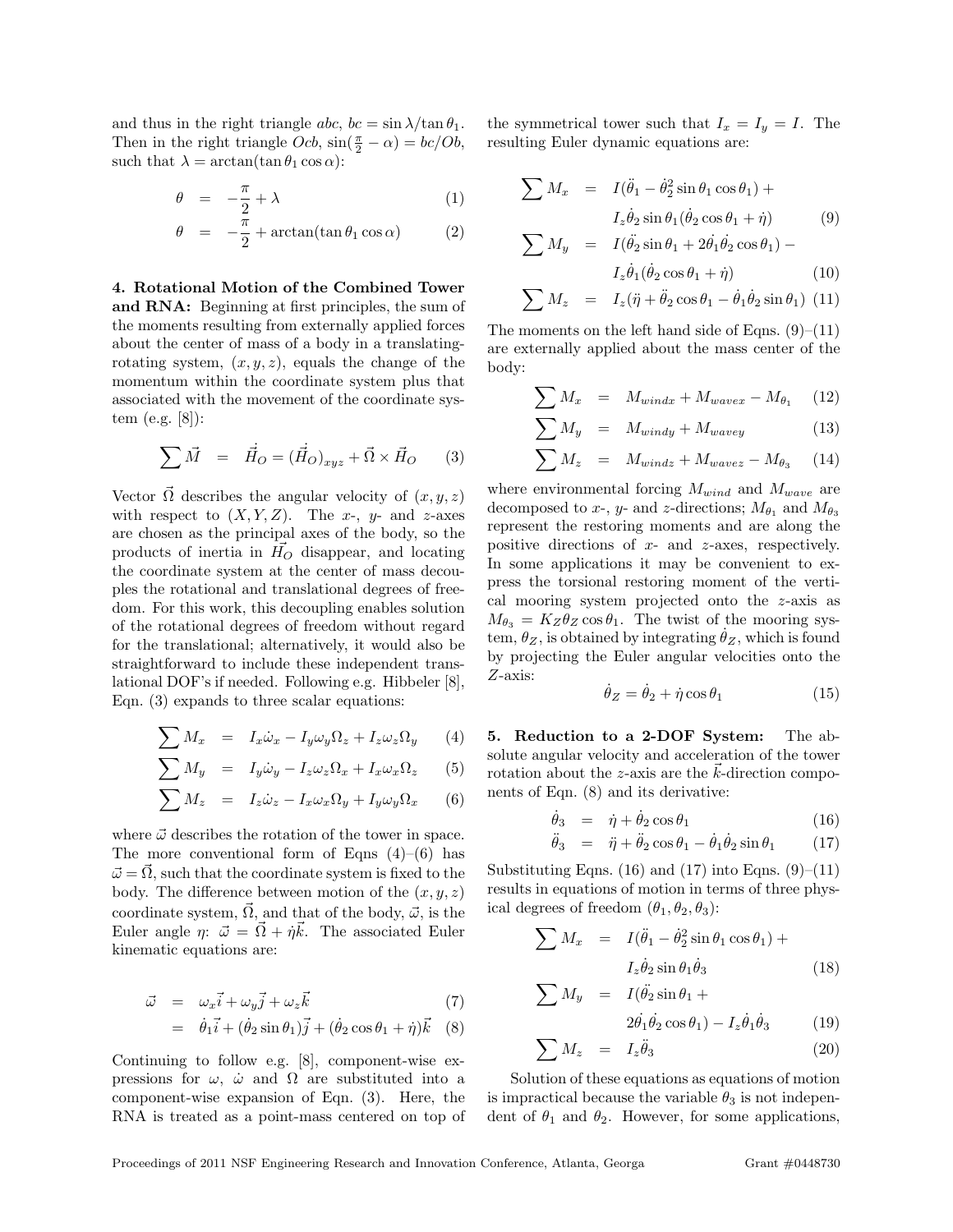$\theta_3$  may be unimportant. Tall, slender towers have  $\theta_1$ and  $\theta_2$  as the dominant degrees of freedom because they have both larger excursions and larger moments of inertia. Assuming the moment of inertia about the centerline of the tower,  $I_z$ , is much smaller than those in the  $\theta_1$ - and  $\theta_2$ -directions, i.e.,  $I_z \approx 0$ :

$$
\sum M_x = I(\ddot{\theta}_1 - \dot{\theta}_2^2 \sin \theta_1 \cos \theta_1) \qquad (21)
$$

$$
\sum M_y = I(\ddot{\theta_2} \sin \theta_1 + 2\dot{\theta_1} \dot{\theta_2} \cos \theta_1) \quad (22)
$$

$$
\sum M_z = 0 \tag{23}
$$

which reduces the equations of motion to only 2 independent Euler Angles. The effects of this simplification are assessed through critical comparison in the Example section of this paper.

6. Transformations for Wind Forcing: The environmental forcing in Eqns. (12)-(14) can be computed considering both the wind and waves acting on the structure, and the relative motion of the tower through the air and water. To obtain wind forcing in terms of the  $(x, y, z)$  coordinate system, the wind forces are first calculated in  $(X, Y, Z)$  and then decomposed onto  $(x, y, z)$  which are finally used to compute the moments. The linear velocity of the RNA through the air is computed from the angular velocities:

$$
\vec{v}_{\theta_1} = \dot{\vec{\theta}_1} \times \vec{r} = \dot{\theta}_1 l \tag{24}
$$

$$
\vec{v}_{\theta_2} = \dot{\vec{\theta}_2} \times \vec{r} = \dot{\theta}_2 l \sin \theta_1 \tag{25}
$$

where  $\vec{v}_{\theta_1}$  and  $\vec{v}_{\theta_2}$  are linear-velocity components at a location along the z-axis (here, the RNA); angular velocity  $\vec{v}_{\theta_1}$  is along the negative direction of the y-axis and  $\vec{v}_{\theta_2}$  is along the positive direction of the xaxis. Vector  $\vec{r}$  is the radius from O to that location, and l is the magnitude of  $\vec{r}$ .



Figure 3: Coordinate system for derivation of environmental forcing

An expression for the velocity of the wind relative to the RNA,  $V_{rb}$ , along the negative  $B$ -axis, can be developed from Eqns. (24) and (25) and direction cosines, which can be derived geometrically or through use of transformation matrices (Part 2 of this series):

$$
V_{rb} = \vec{v}_w + \vec{v}_{\theta_1}(-\cos\angle BOy) + \vec{v}_{\theta_2}\cos\angle BOx \ (26)
$$
  
\n
$$
V_{rb} = -v_w + \dot{\theta}_1 l(\cos\theta_1\sin\theta\cos\alpha - \cos\theta\sin\theta_1) + \dot{\theta}_2 l\sin\theta_1\sin\theta\sin\alpha \ (27)
$$

where  $v_w = |\vec{v}_w|$  and is along the negative B-axis. The resulting relative velocity can be used to compute the wind forces acting on the RNA in the  $(X, Y, Z)$  coordinate system, after which they must be transformed into the  $(x, y, z)$  system for application in the equations of motion. Decomposing the thrust force,  $F_b$ , onto the  $(x, y, z)$  system, calculating moments as a cross product expressed as a cofactor expansion, and finally substituting Eqn. (2):

$$
\vec{M}_{wind} = \vec{r} \times \vec{F}_b = \tag{28}
$$

$$
\left[\begin{array}{ccc} \vec{i} & \vec{j} & \vec{k} \\ 0 & 0 & l \\ -F_b \cos \angle BOx & -F_b \cos \angle BOy & -F_b \cos \angle BOz \end{array}\right]
$$

$$
M_{windx} = F_b l \cos \angle BOy
$$
  
=  $F_b l (\cos \theta \sin \theta_1 - \cos \theta_1 \sin \theta \cos \alpha)$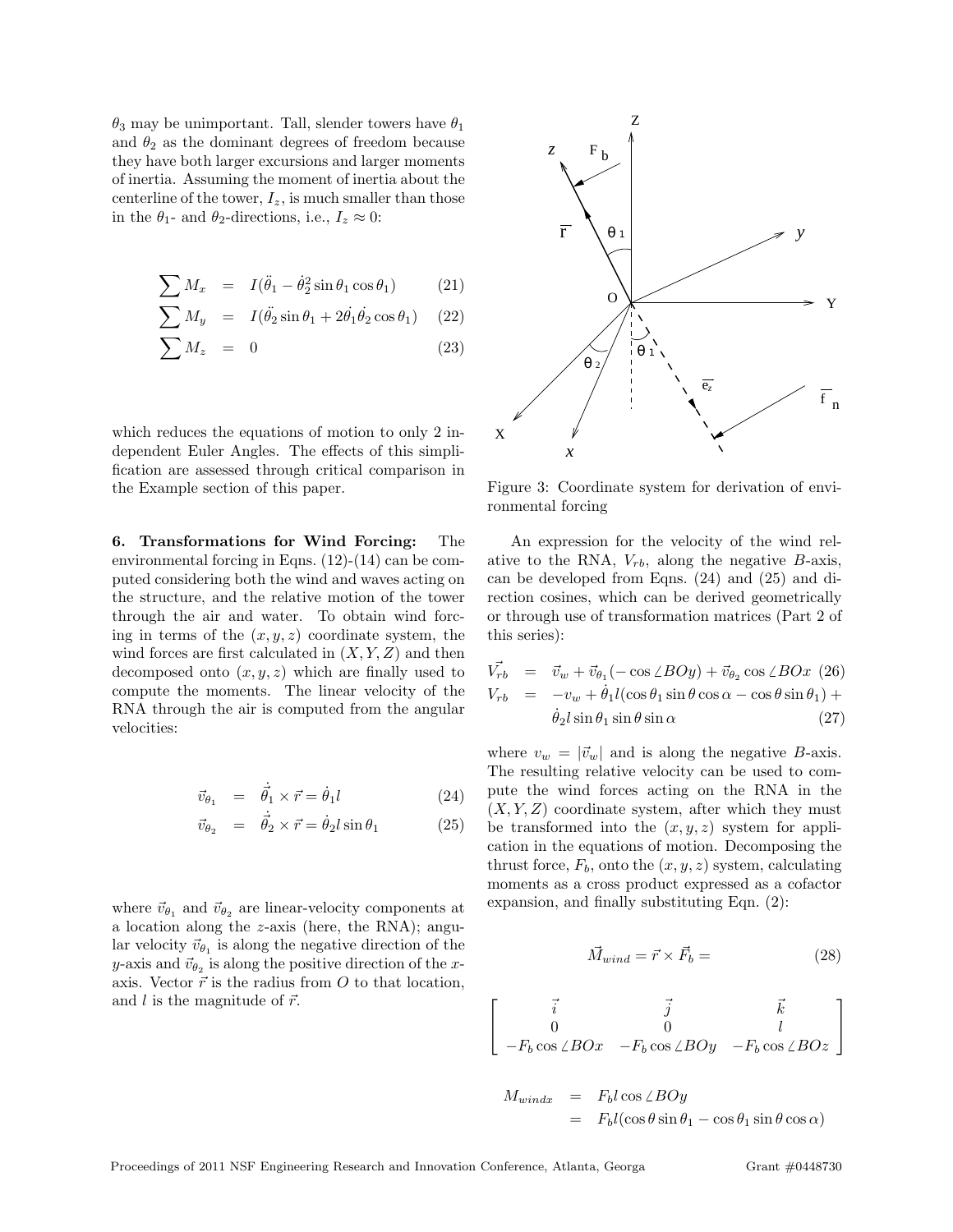$$
= F_b l \frac{\cos \alpha}{\sqrt{\cos^2 \alpha + \cos^2 \theta_1 \sin^2 \alpha}} \qquad (29)
$$

$$
M_{windy} = -F_b l \cos \angle BOx = -F_b l \sin \theta \sin \alpha
$$

$$
\cos \theta_1 \sin \alpha
$$

$$
= F_b l \frac{\cos \theta_1 \sin \alpha}{\sqrt{\cos^2 \alpha + \cos^2 \theta_1 \sin^2 \alpha}} \qquad (30)
$$

$$
M_{windz} = 0 \tag{31}
$$

7. Transformations for Wave Forcing: Similar to the calculation of wind forcing, wave forces are computed in the  $(X, Y, Z)$  coordinate system, decomposed into the  $(x, y, z)$  system, and used to compute the moments. Waves are assumed to progress down the negative Y-axis. The wave kinematic velocity relative to the moving tower is  $\vec{V}_{rt}$ . Determination of  $\vec{V_{rt}}$  requires expression of velocity vectors for both the tower and the wave kinematics normal to the axis of the tower in the  $(X, Y, Z)$  coordinate system. In general, 3-D rotation matrices of a regular right-handed  $(x_1, x_2, x_3)$  coordinate system can be expressed as e.g. [9]:

$$
T_{x_1}(\beta) = \begin{bmatrix} 1 & 0 & 0 \\ 0 & \cos \beta & -\sin \beta \\ 0 & \sin \beta & \cos \beta \end{bmatrix}
$$
 (32)

$$
T_{x_2}(\beta) = \begin{bmatrix} \cos \beta & 0 & \sin \beta \\ 0 & 1 & 0 \\ -\sin \beta & 0 & \cos \beta \end{bmatrix}
$$
 (33)

$$
T_{x_3}(\beta) = \begin{bmatrix} \cos \beta & -\sin \beta & 0 \\ \sin \beta & \cos \beta & 0 \\ 0 & 0 & 1 \end{bmatrix}
$$
 (34)

where, e.g.,  $T_{x_1}(\beta)$  indicates rotating some arbitrary angle,  $\beta$ , about the  $x_1$ -axis. The 3-1-3 transformation matrix from a body-fixed coordinate system to an inertial coordinate system through arbitrary angles  $\alpha$ ,  $\beta$  and  $\gamma$  can generally be expressed as  $T = T_{x_3}(\alpha) T_{x_1}(\beta) T_{x_3}(\gamma)$ . Here, the location of the centerline of the tower is fully defined by  $(\theta_1, \theta_2)$ , with the final rotation about the z-axis being irrelevant, so the transformation matrix from  $(x, y, z)$  to  $(X, Y, Z)$  can be computed from the general form:

$$
T_{x_3}(\theta_2)T_{x_1}(\theta_1)=
$$

$$
= \begin{bmatrix} \cos \angle XOx & \cos \angle XOy & \cos \angle XOz \\ \cos \angle YOx & \cos \angle YOy & \cos \angle YOz \\ \cos \angle ZOx & \cos \angle ZOy & \cos \angle ZOz \end{bmatrix}
$$
 (35)

$$
T_Z(\theta_2)T_x(\theta_1) =
$$

$$
= \begin{bmatrix} \cos \theta_2 & -\cos \theta_1 \sin \theta_2 & \sin \theta_1 \sin \theta_2 \\ \sin \theta_2 & \cos \theta_1 \cos \theta_2 & -\cos \theta_2 \sin \theta_1 \\ 0 & \sin \theta_1 & \cos \theta_1 \end{bmatrix} (36)
$$

The instantaneous unit vector along the negative zaxis can be deduced directly from Fig. 3:

$$
\vec{e}_z = -\cos\angle XOz\vec{i_I} - \cos\angle VOz\vec{j_I} - \cos\angle ZOz\vec{k_I}
$$
\n(37)

where  $\vec{i}_I, \vec{j}_I$  and  $\vec{k}_I$  are unit vectors in the X-, Yand Z-directions, and the direction cosines appear as matrix elements in Equation 36. The unit vector  $\vec{e}_z$ can then be used to find the relative normal velocity:

$$
\vec{V}_{rt} = \vec{e}_z \times (\vec{V}_r \times \vec{e}_z) \tag{38}
$$

where  $\vec{V}_r$  is the relative velocity of the wave to the submerged tower:  $\vec{V}_r = \vec{V} - \vec{V}_t$ , in which  $\vec{V} =$  $(0, u<sub>Y</sub>, u<sub>Z</sub>)$  is the wave kinematic velocity in the YOZ plane.

The transformation matrix, Eqn. (36), is again used to compute the structural velocity,  $\vec{V}_t$ . Linear velocities  $\vec{v}_{\theta_1}$  and  $\vec{v}_{\theta_2}$ , are found as in Eqns. (24) and  $(25)$ , but with  $\vec{r}$  now along the negative direction of the z-axis for the submerged tower, such that angular velocity  $\vec{v}_{\theta_1}$  is along the positive direction of the y-axis and  $\vec{v}_{\theta_2}$  is along the negative direction of the  $x$ -axis. Decomposing the linear velocities into the  $(X, Y, Z)$  system:

$$
\vec{V}_t = \vec{v}_{\theta_1, XYZ} + \vec{v}_{\theta_2, XYZ} \qquad (39)
$$
\n
$$
= (\vec{v}_{\theta_1} \cos \angle XOy - \vec{v}_{\theta_2} \cos \angle XOx) \vec{i} + (\vec{v}_{\theta_1} \cos \angle YOy - \vec{v}_{\theta_2} \cos \angle YOx) \vec{j} + (\vec{v}_{\theta_1} \cos \angle ZOy - \vec{v}_{\theta_2} \cos \angle ZOx) \vec{k} \qquad (40)
$$

It may also be useful to know the absolute kinematic wave-particle acceleration in absence of tower motion,  $\dot{V}_n$ . Similar to Eqn. (38), the normal component of wave acceleration,  $\vec{V}_n$ , can be expressed as:

$$
\dot{\vec{V}}_n = \vec{e}_z \times (\dot{\vec{V}} \times \vec{e}_z)
$$
\n(41)

where  $\dot{\vec{V}} = (0, \dot{u_Y}, \dot{u_Z})$  is the wave acceleration vector in the YOZ plane.

Wave moments in the  $(x, y, z)$  coordinate system necessary for application in the Euler equations of motion can be computed using the relative velocities and accelerations resulting from Eqns. (38) and (41) at finite slices of the cylinder, then transforming the resulting forces into the  $(x, y, z)$  system (Eqn. (36)) and numerically integrating over the submerged length of the tower:

$$
\vec{f}_{n,xyz} = [T_Z(\theta_2)T_x(\theta_1)]^{-1} \vec{f}_n \tag{42}
$$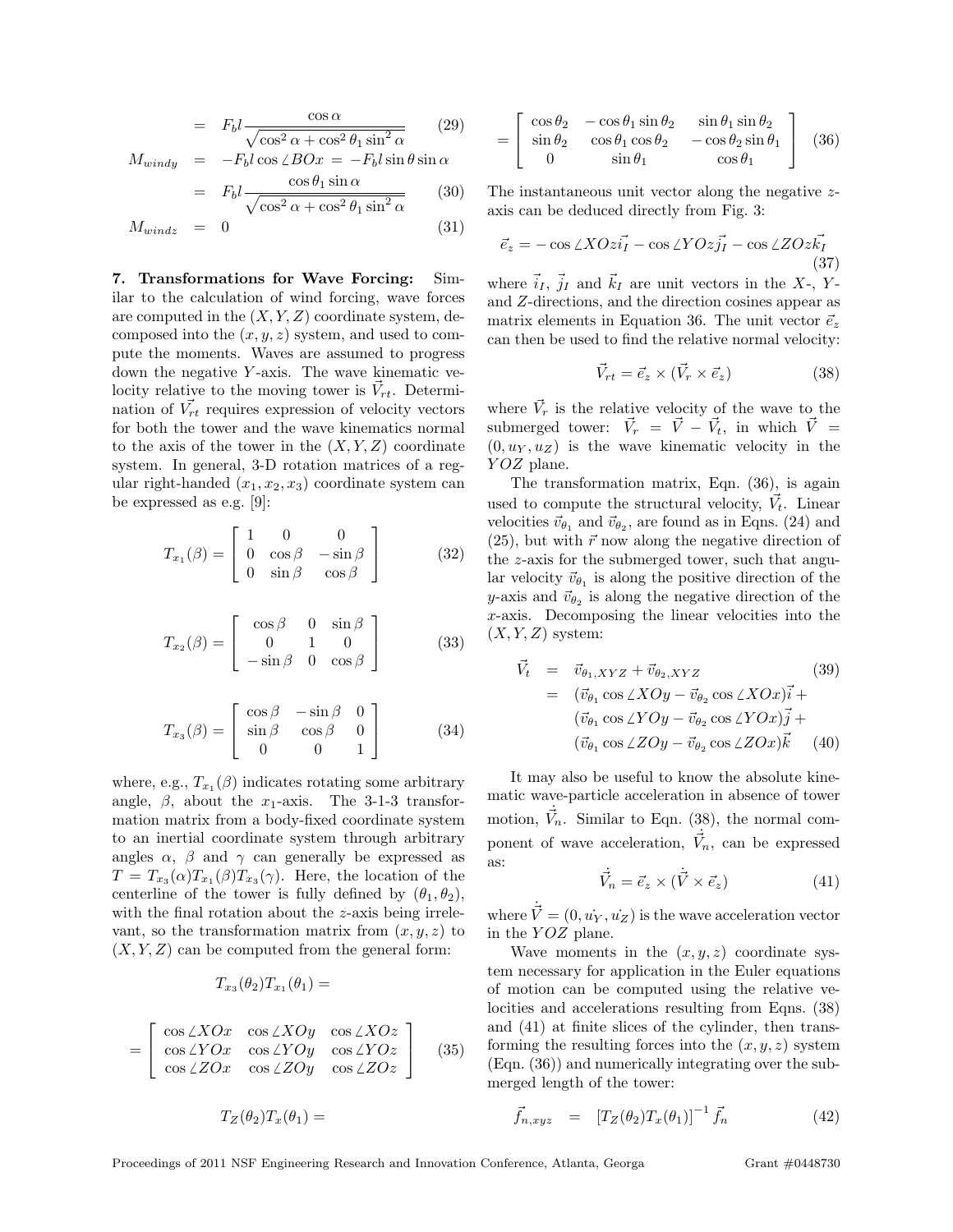$$
\vec{M}_{wave} = \int_{r} (\vec{r} \times \vec{f}_{n,xyz}) dr \qquad (43)
$$

$$
\vec{M}_{wave} = M_{wavex}\vec{i} + M_{wavey}\vec{j} + M_{wavez}\vec{k}
$$
 (44)

where  $M_{wave}$ ,  $M_{wave}$  and  $M_{wave}$  are three components of the moments of wave forces in the  $(x, y, z)$ coordinate system. In practice, the integral in Eqn. (43) is computed as a finite sum. Use of relative velocities in computation of wave forcing introduces damping in the  $\theta_1$ - and  $\theta_2$ -directions. Any damping in the  $\theta_3$ -direction can be added directly to the L.H.S. of Eqn. (14).

8. Example: The new methodologies are applied to a TLP-based floating wind turbine to compute angular motions in the time domain. Both the 3-D rotational equations  $(9)-(11)$  and the simplified 2-D equations (21)-(22) have been implemented in a MATLAB code that solves the equations of motion in the time domain using an existing ordinary differential equation solver (ODE45). Results are presented for three cases: 1) a free-vibration case, in absence of wind, wave, or damping to verify physically realistic behavior and that the equations of motion conserve energy, 2) a forced-vibration case that includes excitation by steady wind and regular sinusoidal waves for the complete 3-D rotational equations of motion, and finally 3) the same forced vibration case, but the simplified 2-D equations of motion are applied. Results of the 3-D and 2-D equations of motion are critically compared for this example structure.

Physical properties of the RNA including inertial moments are taken from a study of a 5MW offshore wind turbine [10]. Dimensions and inertial properties of the tower and the mooring system (Figure 4) are taken from an undergraduate student design project at Texas A&M University [11] because no full-scale TLP-based floating turbines have yet been built. The mass moment of inertia of the tower,  $I = I_x = I_y$ , is 9.155E9kg·m<sup>2</sup>. The restoring moment in the  $\theta_1$ -direction is taken as  $M_{\theta_1} = K_{\theta_1} \theta_1$ . Stiffness  $K_{\theta_1}$  varies from 0.25E10 N-m/rad for a vertical tower to 3.5E10 N-m/rad at  $\theta_1 = 1.5$  rad and includes both hydrostatic stiffness and mechanical stiffness of the mooring system. Any gyroscopic effects of the spinning rotor are neglected. All simulations begin with initial conditions:  $\theta_1 = \theta_2 = 0.5$  rad,  $\eta = 0$  rad,  $\dot{\theta}_1 = \dot{\theta}_2 = \dot{\eta} = 0.05 \text{ rad/s, and } \phi = 0.5 \text{ rad.}$ 

The environmental conditions for the forced cases are: wind speed at hub height: 18.2 m/s, peak-totrough wave height: 5.0 m, wave period: 11.2 seconds. Wind force computations include motion of the rotor through the air, but the horizontal project of the spin axis is assumed to point directly into

the wind, regardless of tower motion. Water particle kinematics are evaluated using linear wave theory.



Figure 4: Example turbine tower

The thrust force for wind perpendicular to the swept area of the blades is approximately (e.g., [6]):

$$
F_b = \frac{1}{2} C_T \rho_a A_b V_{rb}^2 \tag{45}
$$

where  $\rho_a$  is the density of air;  $A_b$  is the swept area of the blades;  $C_T$  is the thrust coefficient. The force is in the direction of  $V_{rb}$ , the velocity of the wind relative to the RNA along the negative B-axis.

Wave loads are estimated using the well-known Morison equation in the  $(X, Y, Z)$  system (e.g., [12]):

$$
\vec{f}_n = C_m \rho \frac{\pi}{4} D^2 \dot{\vec{V}}_n - C_a \rho \frac{\pi}{4} D^2 \dot{\vec{V}}_t + \frac{1}{2} \rho C_d D \vec{V}_{rt} |\vec{V}_{rt}|
$$
\n(46)

where  $\rho$  is the density of sea water; D is the diameter of the tower;  $C_m$  is the inertia coefficient;  $C_a$  is the added mass coefficient, and  $C_d$  is the drag coefficient. All velocities, accelerations and forces are normal to the central axis of the tower:  $\vec{f}_n$  is the wave force per unit length of the tower (Fig. 3). The kinematic acceleration normal to the axis of the tower is  $\dot{\vec{V}}_n$ . The second acceleration term, which includes the tower acceleration  $\dot{\vec{V}}_t$ , is technically a force resulting from a hydrodynamic pressure, but this term effectively has been moved to the inertial side of the equation as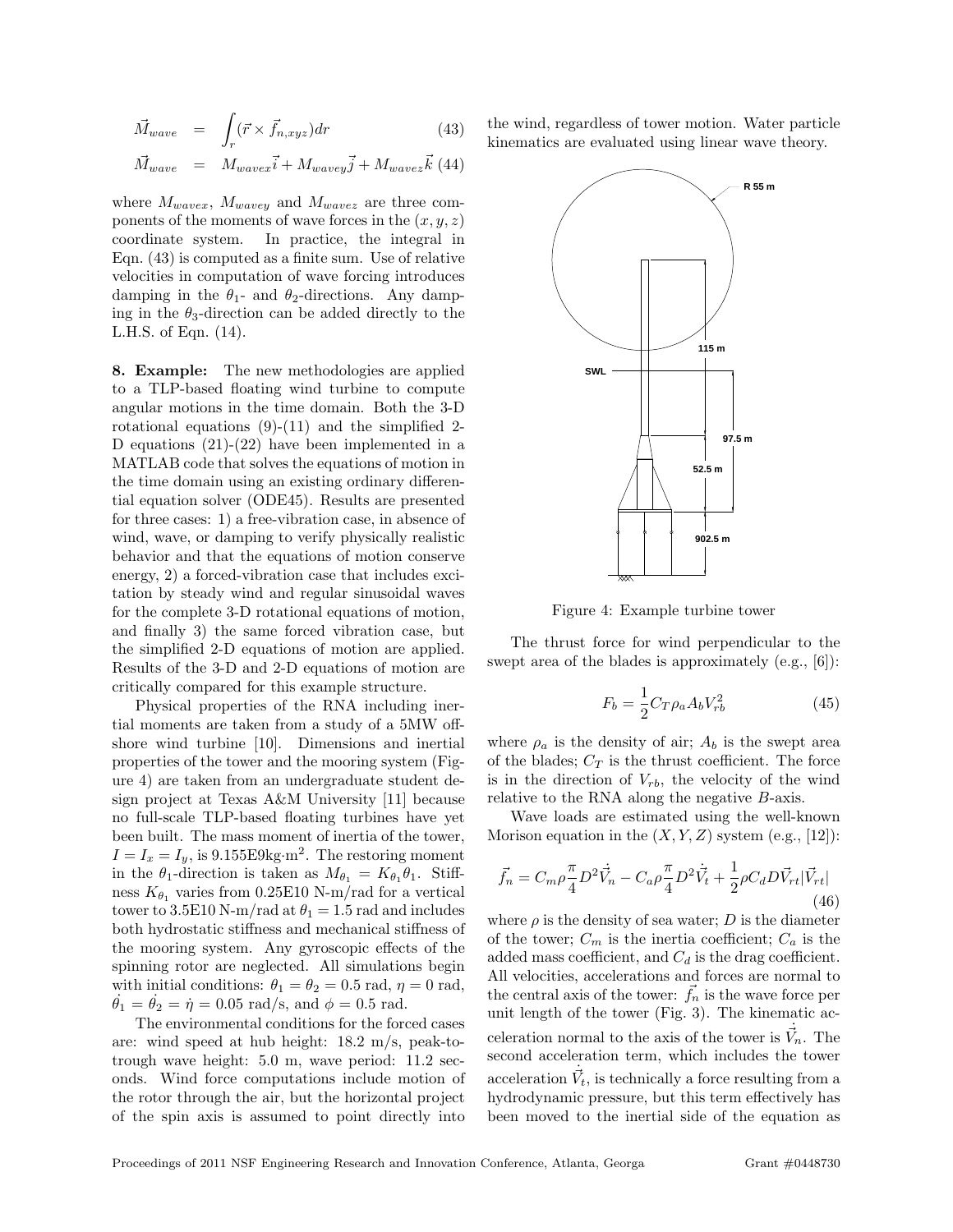the basis for calculation of added mass. Added mass is included in the calculation of the center of mass and moment of inertia of the body, and so should not be included here. The result is that the relative velocity,  $\vec{V_{rt}}$ , is applied in the Morison drag term, but the absolute acceleration,  $\vec{V}_n$ , is applied in the acceleration term. For a symmetrical tower, wave forces resulting from Eqn. (46) are independent of  $\theta_3$ , but velocities in the  $\theta_3$ -direction do introduce meaningful damping. Damping in the  $\theta_3$ -direction can be added directly to the L.H.S. of Eqn. (14) as  $C_z \dot{\theta}_3 |\dot{\theta}_3|$ .

8.1 Case 1 - Free vibration: Fig. 5 shows a time-history of tower motions. Euler angle  $\theta_1$  corresponds to centerline of the tower leaning away from the vertical Z-axis, and  $\theta_2$  indicates the angle of revolution around the Z-axis. Angle  $\theta_1$  cannot change sign: jumps of  $\pi$  radians in  $\theta_2$  correspond to the tower passing through a vertical position. The monotonic increase in  $\theta_2$  indicates continuous tower revolution around the vertical Z-axis. The third Euler angle,  $\eta$ , is also shown. The divergence between  $\eta$ and  $\theta_2$  is reasonable since the twist of the mooring system must have a zero mean and  $\theta_Z = \theta_2 + \dot{\eta} \cos \theta_1$ (Eqn. 15).

Finally, Fig. 5 does not show any change in energy as the process progresses in time, which is appropriate for undamped free vibration. Much longer simulations have also been observed to conserve system energy.

0 10 20 30 40 50  $0 \Omega$ .  $1<sub>^-</sub>$  $\theta_{1}$ 1 | | 0 10 20 30 40 50  $^{0}$ 50  $100 -$ Angle (rad)  $\theta_{\alpha}$  $2\vert\vert$ 0 10 20 30 40 50 Time (s)  $-50^{\text{L}}_{0}$  $\Omega$ 50 η∥

Figure 5: Case 1: Free Vibration

8.2 Case 2 - 3-D angular motion with steady wind and regular waves: Figs. 6–8 show time-histories resulting from simulation including wind and wave forcing, using the full 3-D equations of motion. Aerodynamic and hydrodynamic damping are implicitly included in the  $\theta_1$  and  $\theta_2$  directions, and viscous damping is applied to the  $\theta_3$  direction. The figures show angular motions induced by the initial conditions of the simulation die out relatively quickly. There is an apparent phase-coupling between the three Euler angles in Fig. 6, but selfrotation of the tower is space,  $\theta_3$ , which is a combination of  $\theta_1$ ,  $\theta_2$  and  $\eta$ , does not appear to be phaselinked to these Euler angles. After about  $t = 40$  sec, the  $\theta_2$  motion has alternating positive and negative jumps; these jumps, which occur at minimum  $\theta_1$ , indicate the tower is moving back and forth across the direction of the wind. Fig. 7 shows the self-rotation of the tower about the z-axis, which has a non-zero mean; self-rotation is not equivalent to rotation at the mooring system,  $\theta_Z$ , because the z-axis is moving in space. Fig. 8 shows the nutation of the RNA. The wind force causes  $\theta$  to have mean slightly less than the  $-\pi/2$  (-1.57 radians) of a vertical tower. The longer 1,000 second simulation time also shows that after the initial transients die-out the dynamic behavior does remain reasonably steady.



Figure 6: Case 2: Motions due to wind and waves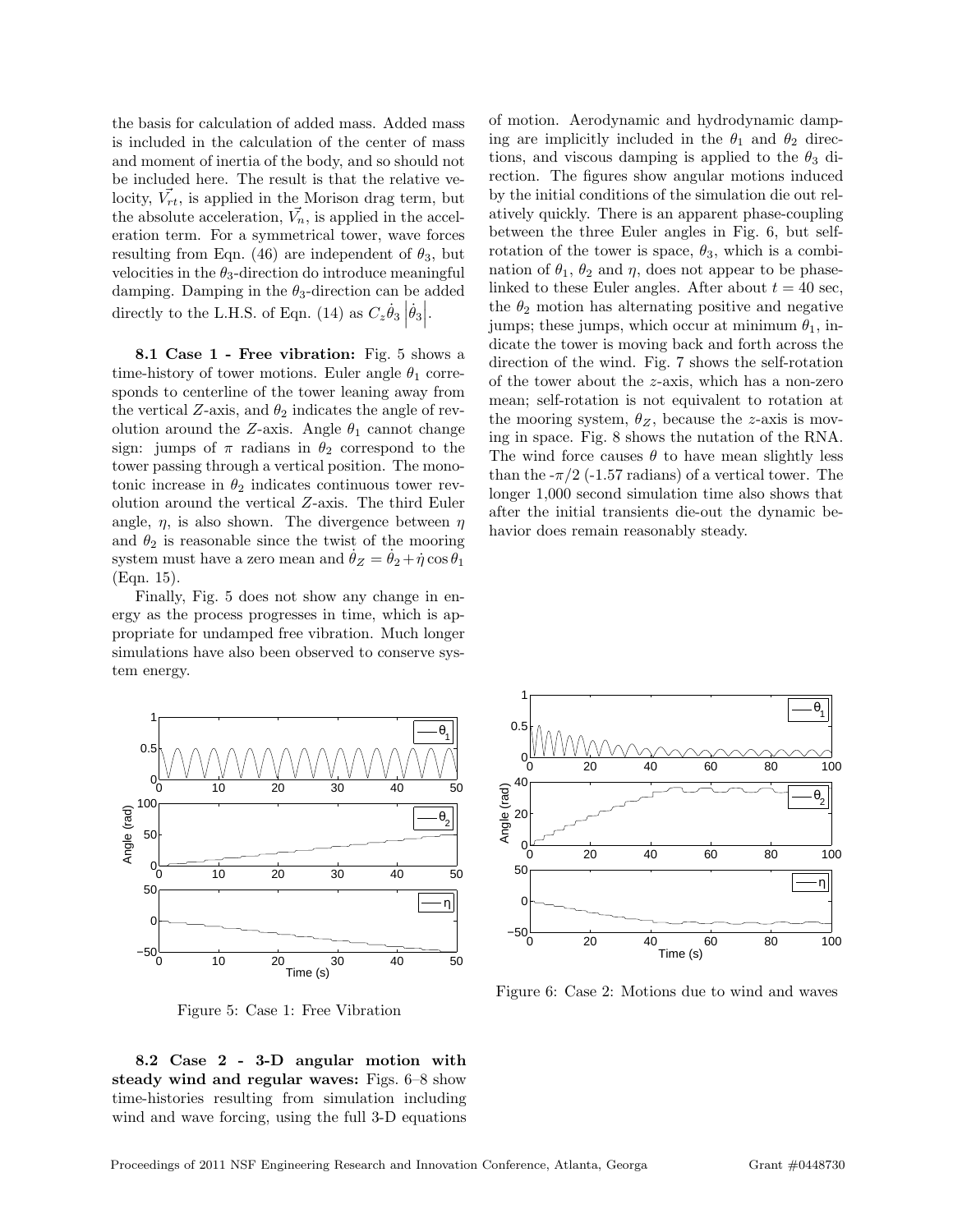

Figure 7: Case 2: Self-rotation of the tower



Figure 8: Case 2: Nutation of the RNA

8.3 Case 3 - Reduction to 2 Degrees of Freedom: Figs. 9 and 10 show time-histories resulting from simulation of a forced vibration case being solved using the simplified 2-D Euler equations of motion (Eqns.  $(21)-(22)$ ). The forcing, damping and initial conditions are the same as in Case 2. Comparing Figs. 6 and 9, it is apparent that the general behavior and magnitude of the tower motion is well predicted using only two degrees of freedom, though there is a slight change in the  $\theta_1$  and  $\theta_2$  response frequencies (23 peaks in Fig. 6 vs 22 in Fig. 9). Comparing Figs. 8 and 10, however, shows that prediction of the nutation angle is compromised by the simplified method in both magnitude and frequency. This discrepancy results from the fact that nutation,  $\theta$ , is linked to the relationship between  $\phi$  and  $\theta_2$ , and  $\phi$  is closely related to the  $\theta_3$  motion of the tower, which is not computed as part of the simplified procedure.



Figure 9: Case 3: Angular motions computed using 2-D Equations of Motion



Figure 10: Case 3: Nutation of the RNA computed using 2-D Equations of Motion

9. Conclusions: A set of 3-1-3 sequence Euler angles is introduced to describe the rigid-body motion of a floating wind turbine as a single rigid body, without consideration of nacelle yaw or blade spin (Fig. 1). Euler's equations of motion are analytically derived (Eqns.  $(9)$ – $(11)$ ) for numerical solution in the time-domain. Transformations between the non-rotating  $(X, Y, Z)$  and rotating  $(x, y, z)$  coordinate systems are developed in terms of Euler angles for the rigid body (Eqn. (36)) such that motions and environmental forcing can be transformed at each time step. The procedure enables time-domain simulations to include full coupling between the external moments and the motion of the body. A simplified version of the Euler equations of motion is also de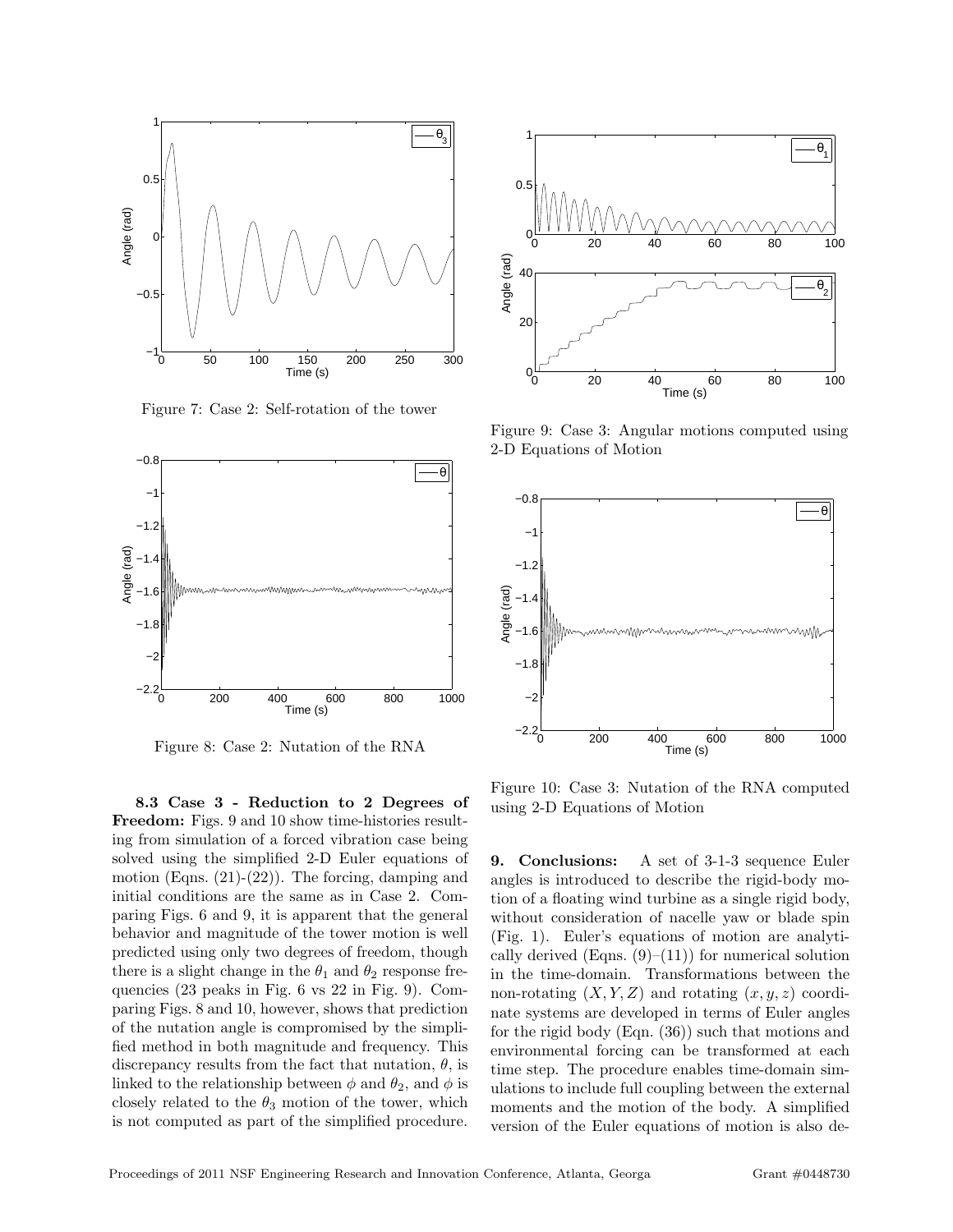veloped in which the rotation of the tower about its own centerline is neglected (Eqns.  $(21)–(22)$ ).

An example shows simulation results from a MATLAB implementation of the complete 3-D Euler dynamics equations and also of the simplified 2-D version. A free vibration case of complete 3-D version demonstrates the effectiveness of the Euler dynamics equations. Two forced-vibration cases are also presented to compare results of the 3-D and 2-D versions of the solution. Both the complete Euler equations of motion and its simplified version offer similar  $\theta_1$  and  $\theta_2$  motions, which dominate the dynamic behavior of the system. More recent work builds upon this one free body diagram dynamic model to consider the RNA and tower as separate bodies, enabling quantification of the important dynamic effects of nacelle yaw and rotor spin. Ongoing work in this area is to reformulate and expand the overall methodology to the general motion of  $n$  rigid bodies. The generalized solution may be relevant to a broad variety of rotating machinery subject to angular acceleration.

10. Acknowledgements: This work was supported by the National Science Foundation, Division of Civil and Mechanical Systems under Agreement Number CMS-0448730. Any opinions, findings, and conclusions or recommendations expressed in this material are those of the authors and do not necessarily reflect the view of the National Science Foundation.

## 11. Nomenclature:

- $(X, Y, Z)$ : Translating coordinate system with respect to the earth, with the origin  $O$  fixed at the center of mass of the tower
- $(x, y, z)$ : Rotating coordinate system with the origin O fixed at the center of mass of the tower; the zaxis is fixed on the centerline of the tower while the  $x$ - and  $y$ -axes rotate about the  $z$ -axis independent of body rotations about that axis.
- $(X_n, Y_n, Z_n)$ : Translating coordinate system with respect to the earth, with the origin  $O'$  fixed at the center of mass of the RNA
- $(A, B, C)$ : Rotating coordinate system with the origin $O^{\prime}$  fixed at the center of mass of the RNA
- B-axis: Spinning axis of the blades
- $B<sub>p</sub>$ -axis: Horizontal projection of the B-axis on the XOY plane
- $y_p$ -axis: Horizontal projection of the y-axis on the XOY plane
- $(\theta_1, \theta_2, \eta)$ : Three 3-1-3 sequence Euler angles used to describe the rotation of the tower, where  $\theta_1$  is measured from the Z-axis to the z-axis with the positive direction along the x-axis;  $\theta_2$  is measured from the  $X$ -axis to the  $x$ -axis with the positive direction along the Z-axis;  $\eta$  is the rotation along the z-axis with the positive direction along the z-axis.
- $\theta_3$ : Physical self-rotation of the tower in the space with the positive direction along the z-axis
- $(\phi, \theta, \psi)$ : Three 3-1-3 sequence Euler angles used to describe the rotation of the RNA, also called precession, nutation and spin angles, where  $\phi$  is measured from the Y-axis to the  $B_p$ -axis with the positive direction along the Z-axis;  $\theta$  is measured from the Z-axis to the B-axis with the positive direction along the C-axis;  $\psi$  is the spinning around the B-axis with the positive direction along the B-axis.
- $\lambda$ : Measured from the  $B_p$ -axis to the B-axis with the positive direction along the C-axis
- α: Measured from the  $y_p$ -axis to the  $B_p$ -axis with the positive direction along the Z-axis
- $C_T$ : Thrust coefficient, used to calculate the wind forces on the blades swept area

## References:

- [1] J. M. Longuski, "Real solutions for the attitude motion of a self-excited rigid body," the 41st Congress of the International Astronautical Federation, 1990.
- [2] M. T. U. Mulk and J. Falzarano, "Complete sixdegrees-of-freedom nonlinear ship rolling motion," Journal of Offshore Mechanics and Artics Engineering, vol. 116, no. 4, pp. 191–201, 1994.
- [3] J. M. Jonkman and L. B. J. Marshal, "Fast user's guide," Tech. Rep. NREL/EL-500-38230, National Renewable Energy Laboratory, 2005.
- [4] C. H. Lee, WAMIT Theory Manual. Dept. of Ocean Engineering, M.I.T., 1995.